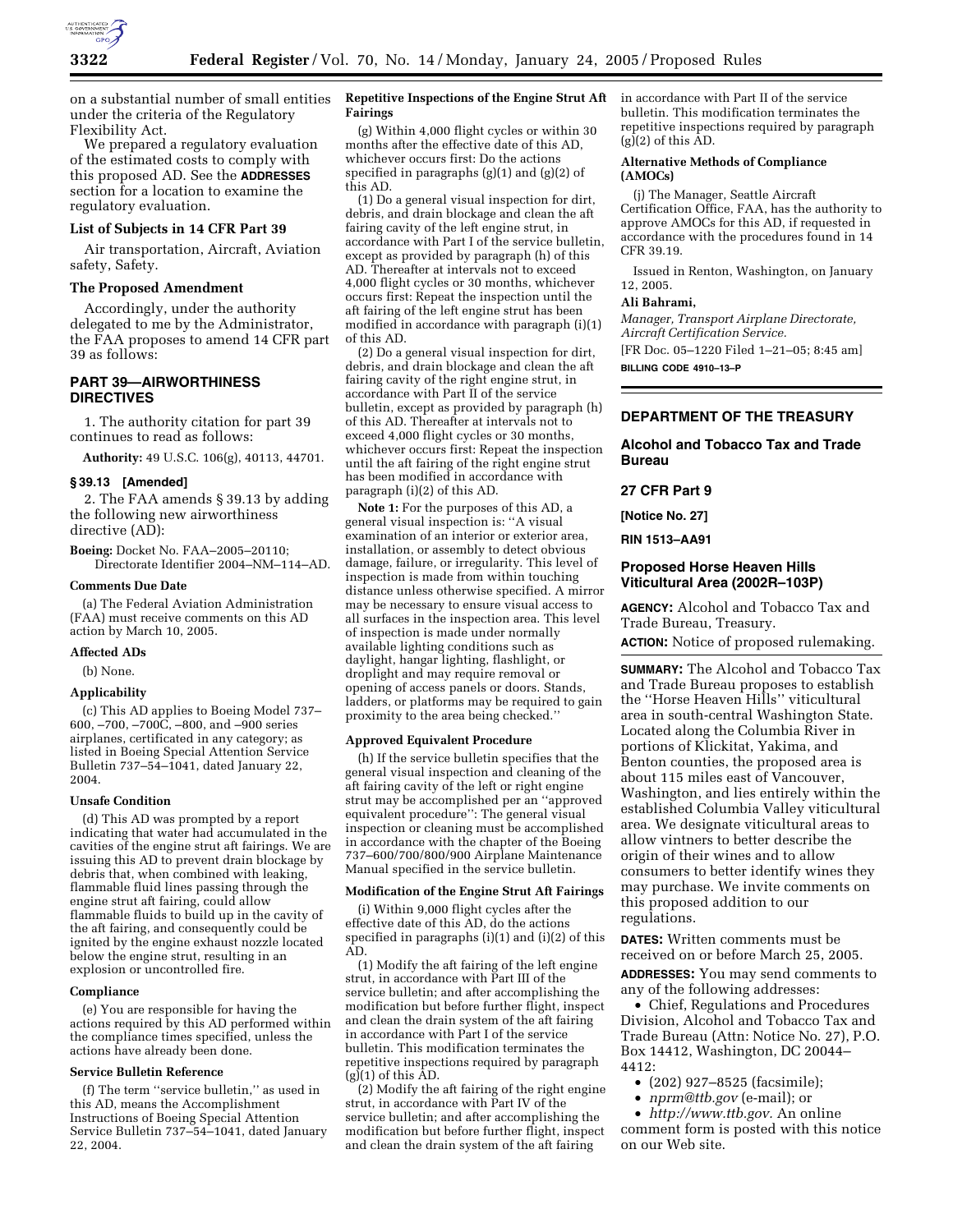• *http://www.regulations.gov* (Federal e-rulemaking portal; follow instructions for submitting comments).

You may view copies of this notice, the petition, the appropriate maps, and any comments we receive on this proposal by appointment at the TTB Library, 1310 G Street, NW., Washington, DC 20220. To make an appointment, call (202) 927–2400. You may also access online copies of the notice and any comments received at *http://www.ttb.gov/alcohol/rules/ index.htm.*

See the ''Public Participation'' section of this notice for specific instructions and requirements for submitting comments, and for information on how to request a public hearing.

# **FOR FURTHER INFORMATION CONTACT:**

N. A. Sutton, Program Manager, Regulations and Procedures Division, Alcohol and Tobacco Tax and Trade Bureau, 925 Lakeville Street, #158, Petaluma, CA 94952; telephone (415) 271–1254.

## **SUPPLEMENTARY INFORMATION:**

## **Background on Viticultural Areas**

#### *TTB Authority*

Section 105(e) of the Federal Alcohol Administration Act (the FAA Act, 27 U.S.C. 201 *et seq.*) requires that alcohol beverage labels provide the consumer with adequate information regarding a product's identity and prohibits the use of misleading information on those labels. The FAA Act also authorizes the Secretary of the Treasury to issue regulations to carry out its provisions. The Alcohol and Tobacco Tax and Trade Bureau (TTB) administers these regulations.

Part 4 of TTB regulations (27 CFR part 4) allows the establishment of definitive viticultural areas and the use of their names as appellations of origin on wine labels and in wine advertisements. Part 9 of the TTB regulations (27 CFR part 9) contains the list of approved viticultural areas.

## *Definition*

Section 4.25(e)(1)(i) of the TTB regulations  $(27 \text{ CFR } 4.25(e)(1)(i))$  defines a viticultural area for American wine as a delimited grape-growing region distinguishable by geographic features, the boundaries of which have been recognized and defined in part 9 of the regulations. These designations allow vintners and consumers to attribute a given quality, reputation, or other characteristic of wine made from grapes grown in an area to its geographic origin. The establishment of viticultural areas allows vintners to describe more accurately the origin of their wines to

consumers and helps consumers to identify wines they may purchase. Establishment of a viticultural area is neither an approval nor an endorsement by TTB of the wine produced in that area.

#### *Requirements*

Section 4.25(e)(2) of the TTB regulations outlines the procedure for proposing an American viticultural area and provides that any interested party may petition TTB to establish a grapegrowing region as a viticultural area. Section 9.3(b) of the TTB regulations requires the petition to include—

• Evidence that the proposed viticultural area is locally and/or nationally known by the name specified in the petition;

• Historical or current evidence that supports setting the boundary of the proposed viticultural area as the petition specifies;

• Evidence relating to the geographical features, such as climate, elevation, physical features, and soils, that distinguish the proposed viticultural area from surrounding areas;

• A description of the specific boundary of the proposed viticultural area, based on features found on United States Geological Survey (USGS) maps; and

• A copy of the appropriate USGS map(s) with the proposed viticultural area's boundary prominently marked.

#### **Horse Heaven Hills Petition**

### *Background Information*

TTB has received a petition requesting establishment of a new viticultural area in south-central Washington State to be called ''Horse Heaven Hills.'' Paul D. Lucas filed the petition on behalf of wine grape growers within the proposed area.

The proposed Horse Heaven Hills viticultural area covers portions of Klickitat, Yakima, and Benton counties north and west of the Columbia River and south of the Yakima Valley. The proposed area is about 115 miles east of Vancouver, Washington, and just south of Kennewick, Benton City, and Prosser, Washington. Running west from near the point where the Oregon— Washington State line leaves the Columbia River, the proposed area is about 60 miles long and 22 miles wide.

The proposed area lies southeast of the established Yakima Valley viticultural area (27 CFR 9.69) and south of the smaller Red Mountain viticultural area (27 CFR 9.167). Like the Yakima Valley and Red Mountain areas, the proposed Horse Heaven Hills area is entirely within the larger, existing

Columbia Valley viticultural area (27 CFR 9.74). The Walla Walla Valley viticultural area (27 CFR 9.91) lies about 30 miles east of the proposed area, on the opposite side of the Columbia River.

According to the petition, the Horse Heaven Hills are a series of south-facing slopes, which have the geographical characteristics of a watershed, with dozens of drainages running in a spoke pattern from the proposed area's north to its south along the Columbia River. The petitioner also states that the Horse Heaven Hills are unique due to the strong wind that blows through the Columbia River Valley, directly affecting the viticultural features of the region. The proposed Horse Heaven Hills viticultural area covers a total of 570,000 acres of open, dry plains and hills, of which 90 percent could be planted to wine grapes, according to the petitioner, if adequate irrigation were available.

### *Viticultural History*

According to the petition, growers have been raising grapes in the Horse Heaven Hills since 1972, when Don Mercer planted a 5-acre parcel of Cabernet Sauvignon at Phinny Hill, Washington. Between 1978 and 1981, Stimson Lane planted 2,000 acres in Paterson, Washington, including Merlot, Cabernet Sauvignon, Gewurztraminer, Riesling, Sauvignon Blanc, and Grenache grapes. The first commercial wines from the proposed Horse Heaven Hills area were Mercer Ranch Vineyards' Cabernet Sauvignon, and St. Michelle's Gewurztraminer, Grenache Rose, and Cabernet Sauvignon, which were all produced in the mid 1980s.

Significant plantings continued in the Horse Heaven Hills throughout the mid 1980s and the early 1990s, according to the petition. Plantings greatly accelerated after the vineyards in the Horse Heaven Hills survived the hard freeze of 1996, which destroyed much of Washington State's grape crop. Some of the more recent plantings are Alder Ridge Vineyard, Aldercreek Vineyards, Elerding Vineyard, and Minerva Vineyards. As of 2002, the petition notes, there are at least 20 vineyards, with over 6,040 acres planted, plus four commercial wineries within the proposed area.

#### *Name Evidence*

The petitioner states that the range of hills in south-central Washington in which the proposed viticultural area is located has been continuously referred to as the Horse Heaven Hills since 1857. Before that time Native Americans called the area Wehopepum, while the early settlers referred to it as Klickitat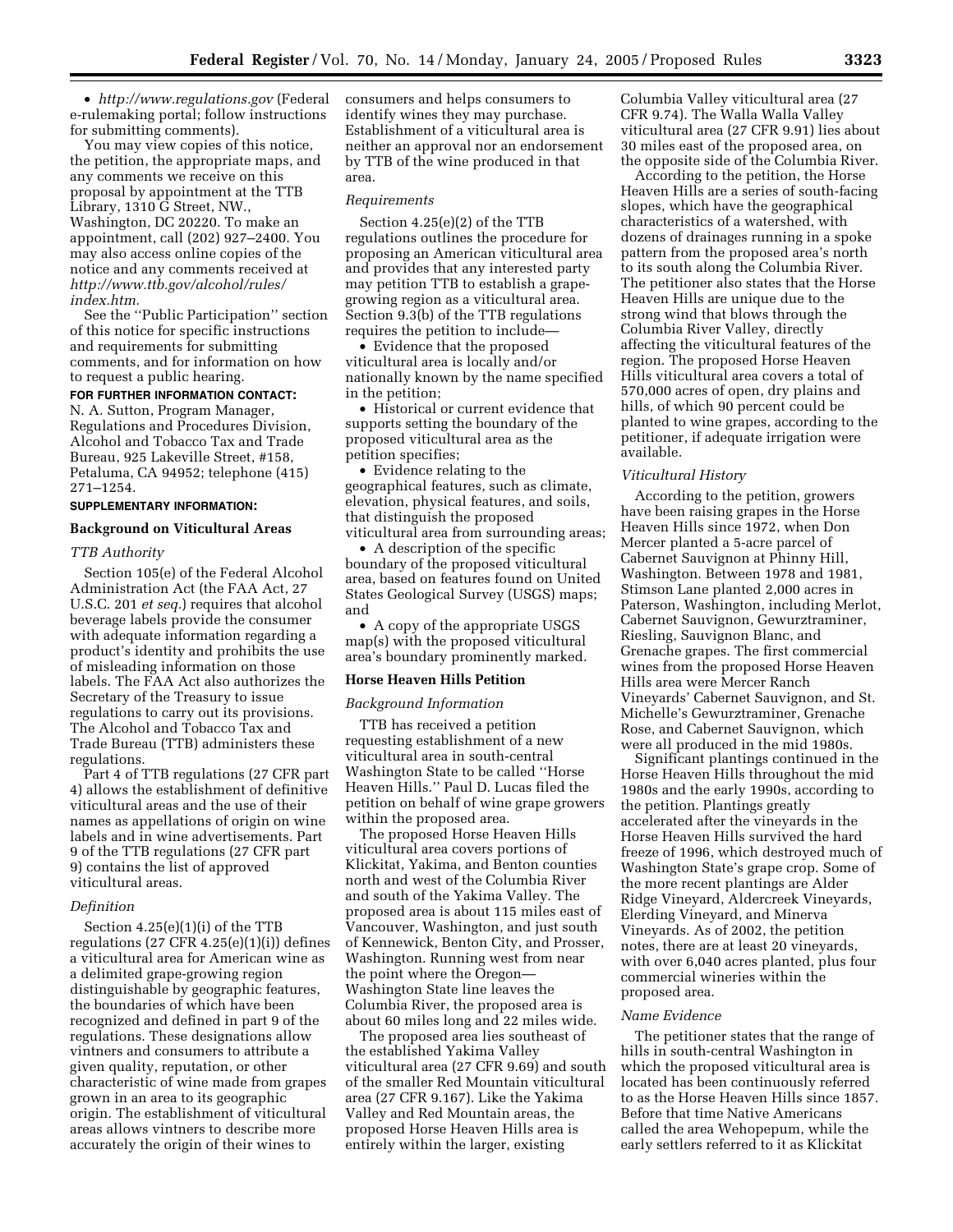Prairie or Bedrock Springs Country. The petition notes that the hills' name is widely used and has survived attempts to officially change it to Benton Slope or Columbia Plains.

According to the books ''Benton County Place Names'' and ''Prosser— The Home County,'' James Kinney, a cattleman who was camping one night near Kiona, Washington, gave the hills their current name. Kinney awoke to find that his animals had wandered up a mountainside and into an upland plain where they were dining on succulent bunch grass. According to the books, he commented to himself, ''Surely this is Horse Heaven.''

According to an untitled history of the region provided by the petitioner, the first official use of the name Horse Heaven in conjunction with this area dates to 1884 with the founding of the Horse Heaven School. This history also notes that the Horse Heaven Cemetery started in the garden of William Dennis, a local resident killed in a harvest accident in 1892. In addition, the petition notes that local newspapers such as the Prosser Falls American (circa 1893) often referenced the Horse Heaven Hills name, as did books written about the area such as ''Against Odds, A Personal Narrative of Life in Horse Heaven'' (K. Elizabeth Sihler, Concordia Publishing House, St. Louis, Missouri, 1917). More recently, the Yakima-Herald published an on-line wine article in 2001 that mentions the Horse Heaven Ranch.

The American Automobile Association map for the States of Oregon and Washington, published February 2003, identifies the area as ''Horse Heaven Hills.'' The United States Geological Survey (USGS) and other official State maps and atlases, the petition also notes, consistently refer to this geologic formation as the ''Horse Heaven Hills.''

## *Boundary Evidence*

The petitioner states that the proposed Horse Heaven Hills viticultural area boundary is based on the area's topography and a combination of climate, terrain, and soil factors that differentiate the Horse Heaven Hills from surrounding geographic regions and the viticultural areas of Yakima Valley, Walla Walla Valley, Red Mountain, and Columbia Valley.

The petitioner's proposed boundary follows the northern bank of the Columbia River west from the Interstate 82 bridge (near Umatilla, Oregon) to Pine Creek in Klickitat County. The boundary follows Pine Creek north to the 1,700-foot contour line, and then goes northeast to the ridge that separates the Horse Heaven Hills from the much lower Yakima Valley. The proposed boundary then generally follows that ridge northeasterly and then southeasterly, returning to the Columbia River's northern bank, to form the proposed area's northern and eastern sides.

## *Distinctive Features*

The petitioner states that the proposed Horse Heaven Hills viticultural area is a unique grapegrowing region distinguished from the nearby, established viticultural areas of Yakima Valley, Red Mountain, and Walla Walla Valley, and from the larger, surrounding Columbia Valley viticultural area. In addition to the proposed area's topography, wind, annual heat units accumulation, precipitation, and soils also differentiate it from the surrounding viticultural areas, according to the petition.

#### Topography

The proposed Horse Heaven Hills viticultural area is located in southcentral Washington State, east of the Cascade Mountain Range and north and west of the Columbia River, which bisects part of the State. The 570,000 acres contained in the proposed viticultural area are generally southsloping, open desert plains with the geographical characteristics of a watershed as dozens of drainages run north to south through the area in a wheel spoke pattern. Elevations range from 1,800 feet at the area's northern boundary to 200 feet at its southern boundary along Columbia River.

To the north and east, the Yakima Valley borders the proposed viticultural area. The crest of the Horse Heaven Hills and the steep slope and cliffs of the Yakima Valley form a natural boundary between the two regions. Only three Washington State Department of Transportation-maintained passes exist between the Horse Heaven Hills and the Yakima Valley, the petition notes. Extreme terrain and south- and southeast-facing slopes mark the area's western border. The 1,700-foot elevation line creates a border that follows the drainages in a south-southwest line to Pine Creek and down to the Columbia River. The southern border is the Washington State shoreline of the Columbia River.

#### Wind

Perhaps the most unique feature of the proposed Horse Heaven Hills viticultural area, according to the petition, is the amount of strong wind the area receives. Because of the area's proximity to the Columbia River, and

because the Columbia Gorge acts as a funnel, the Horse Heaven Hills area receives significantly more wind than surrounding areas.

In ''The Columbia Gorge Wind Funnel,'' an article in the July 2003 issue of Weatherwise magazine (pages 104 through 107), Howard E. Graham of the National Weather Service's Portland, Oregon, office explains that the wind patterns through the Columbia Gorge are a function of the pressure differences between the west and east ends of this 120-mile long canyon. The Gorge surrounds the Columbia River between Bridal Veil to the west, and Arlington to the east. The article emphasizes that the rarely calm winds always flow along the axis of the Gorge. The Pacific winds from the west bring moderating, mild maritime air into the Gorge. Conversely, the continental high winds from the east bring dry air that is seasonably hot or cold. The heat of the Columbia Basin, according to the petitioner, draws these intense winds north over Horse Heaven Hills after they exit the Columbia Gorge.

The proposed Horse Heaven Hills viticultural area records an average of 30 percent more annual Wind Run Miles (a unit of measurement for the force and speed of wind in one hour), the petition states, than the Walla Walla viticultural area to the east and the Yakima Valley viticultural area to the north. It has 20 percent more Wind Run Miles than the Red Mountain viticultural area, which is to the proposed area's immediate north. Annual Wind Run Miles (WRMs) within the proposed Horse Heaven Hills average 46,200. By comparison, the Walla Walla and Yakima Valley average 32,800 WRMs, while the Red Mountain area averages 36,700 WRMs annually.

The wind's effect on viticulture is especially noted during the grapevines' bud-break to fruit-set period, according to a 1982 article, ''Influence of Windbreaks and Climatic Region on Diurnal Fluctuation of Leaf Water Potential, Stomatal Conductance, and Leaf Temperature of Grapevines,'' by Freeman, Kliewer, and Stern in the American Journal of Enological Viticulture, vol. 33:233–236. The mostoften observed consequences of the higher winds within the proposed Horse Heaven Hills viticultural area are a reduction in canopy size and density of grapes on the vines, and a reduction in vine disease, a result of the drying of wet plant surfaces on which fungal spores or bacteria may have landed. The petitioner contends that the amount of wind is a key factor in determining the amount of irrigation needed to allow the vines to grow without causing harm to the plants.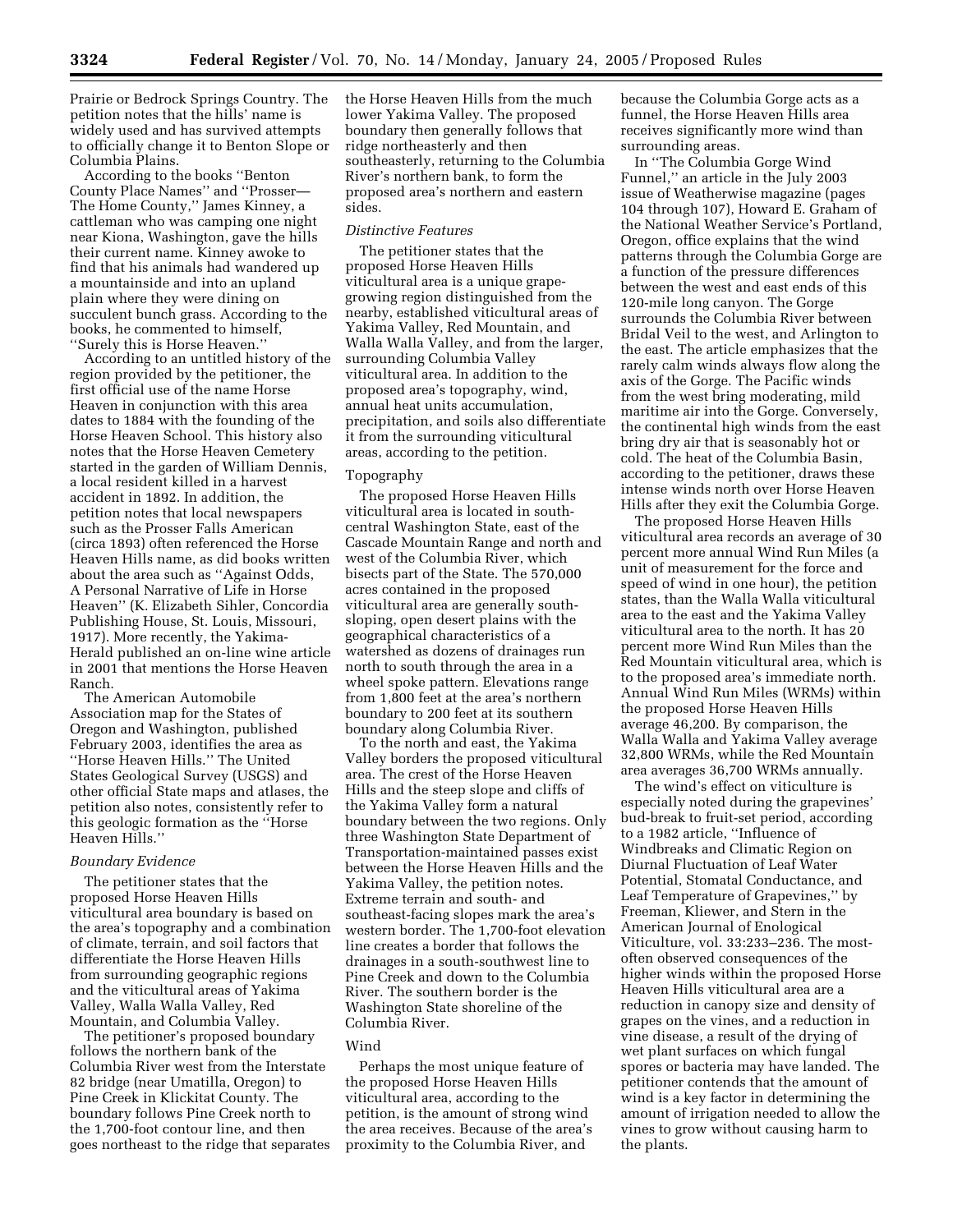## Temperature

According to the petition, the proposed Horse Heaven Hills viticultural area is one of the warmest growing regions within the Columbia Valley region of Washington State. This is significant, the petitioner states, because of the dramatic impact a warm growing season has on harvest date and fruit quality. The petition notes that harvest time in the Horse Heaven Hills may start up to two weeks before the harvest in the Yakima Valley, 40 miles to the northwest. Further, the petitioner states, the growing season in the Horse Heaven Hills allows growers to ensure full maturity in mid- to late-season grape varieties while receiving the benefit of extended time on the vine. The length of the growing season produces unique fruit characteristics, the petition notes, resulting in many ''single vineyard'' designated wines. It also decreases the risk of fall frost and harvest time disease.

The proposed Horse Heaven Hills viticultural area, according to the petition, accumulates on average 10 percent more Annual Heat Units (an index calculating the sum of the average daily temperatures above a threshold of 50 degrees F during the growing season) than the Yakima Valley and 5 percent more than Chelan, Washington, 120 miles to the north. The petition added that heat accumulation in the Horse Heaven Hills area is comparable to the Walla Walla Valley viticultural area but 10 percent less than the Red Mountain area to its immediate north. For example, the petition states that over the past ten years the Horse Heaven Hills area averaged an Annual Heat Unit accumulation of 2,801. By contrast, the areas surrounding Horse Heaven Hills had the following annual averages: Yakima Valley—2,568; Chelan—2,676; Red Mountain—3,016; and Walla Walla—2,821.

#### Rainfall

The petitioner states that central and eastern Washington State receives most of its annual rainfall in the winter months when grapevines are dormant. As a result, all grape-growing areas in this region require supplemental irrigation. However, the petition notes, the low amount of precipitation received during the growing season reduces the risk of harmful diseases that may occur in the vineyard. Further, the petitioner asserts that the low amount of water the grapevines in the Horse Heaven Hills area receive prevents excessive vine canopy growth, which may lead to grapes with vegetative

flavors, excessive acidity, reduced color, and large berry size.

The petition states that the proposed Horse Heaven Hills area receives significantly less rainfall than the Walla Walla Valley area to the east (about 45 percent less on average), and 30 percent less than Chelan, Washington, to the north. Annual rainfall within the proposed Horse Heaven Hills viticultural area averages 9 inches. By comparison, Walla Walla and Chelan average 19.7 and 13.2 inches of annual rainfall, respectively. The Yakima Valley averages 7.8 inches of annual rainfall.

# Soils

According to Alan Busacca of the Department of Crop and Soil Sciences, Washington State University, three dominant parent materials formed the soils in the proposed Horse Heaven Hills viticultural area: (1) Eolian sand and silt (wind blown dunes and loess); (2) sediments from giant glacial outburst floods, including gravelly alluvium and stratified fine sands and silts (slackwater sediments); and (3) hill slope rubble from the Columbia River Basalt bedrock. The soils of each State of Washington viticultural area are distinct, with variations in the proportion and distribution of the three parent materials noted above, according to Larry Meinert, Professor of Geology, Washington State University. The proposed Horse Heaven Hills viticultural area is farther south or west than the surrounding grape-growing areas (Walla Walla Valley, Yakima Valley, and Red Mountain), and given the westerly wind transport predominant in the area, as well as the direction of glacial floods, the grain size distribution of the soils in Horse Heaven Hills is different from that in the surrounding viticultural areas, according to the petitioner.

The area's low annual precipitation and its hot summers weather the parent materials and soils. The soils found in the proposed viticultural area are mainly classified as Aridisols (desert soils) and Mollisols (prairie soils), which are formed from various combinations of the three parent materials, according to the Soil Survey Staff in ''Soil Taxonomy, A Basic System of Soil Classification for Making and Interpreting Soil Surveys,'' (Second Edition, 1999, U.S.D.A. Natural Resources Conservation Service).

#### *Boundary Description*

See the narrative boundary description of the petitioned-for viticultural area in the proposed regulatory text published at the end of this notice.

### *Maps*

The petitioner provided the required maps, and we list them below in the proposed regulatory text.

## **Impact on Current Wine Labels**

Part 4 of the TTB regulations prohibits any label reference on a wine that indicates or implies an origin other than the wine's true place of origin. If we establish this proposed viticultural area, its name, ''Horse Heaven Hills,'' will be recognized as a name of viticultural significance. In addition, with the establishment of the Horse Heaven Hills viticultural area, the name ''Horse Heaven'' standing alone will be considered a term of viticultural significance because consumers and vintners could reasonably attribute the quality, reputation, or other characteristic of wine made from grapes grown in the proposed Horse Heaven Hills viticultural area to the name Horse Heaven itself.

The name evidence provided by the petitioner shows that the names ''Horse Heaven Hills'' and ''Horse Heaven'' are often used interchangeably, and that the name ''Horse Heaven'' applies to places within the proposed area's boundary. We note in this regard that information contained in the Geographic Names Information System maintained by the U.S. Geological Survey, and a general search of relevant Internet websites, indicate that the name ''Horse Heaven'' is used for a populated place, a school, a cemetery, a ranch, a vineyard, an equine art gallery, an inn, and other places and businesses within or near the proposed viticultural area in southcentral Washington State. See 27 CFR 4.39(i)(3), which also provides that a name has viticultural significance when determined by a TTB officer. Therefore, the proposed part 9 regulatory text set forth in this document specifies both ''Horse Heaven Hills'' and ''Horse Heaven'' as terms of viticultural significance for purposes of part 4 of the TTB regulations.

If the proposed regulatory text is adopted as a final rule, wine bottlers using ''Horse Heaven Hills'' or ''Horse Heaven'' in a brand name, including a trademark, or in another label reference as to the origin of the wine, will have to ensure that the product is eligible to use the viticultural area's full name or ''Horse Heaven'' as an appellation of origin.

For a wine to be eligible to use as an appellation of origin a viticultural area name or other term specified as being viticulturally significant in part 9 of the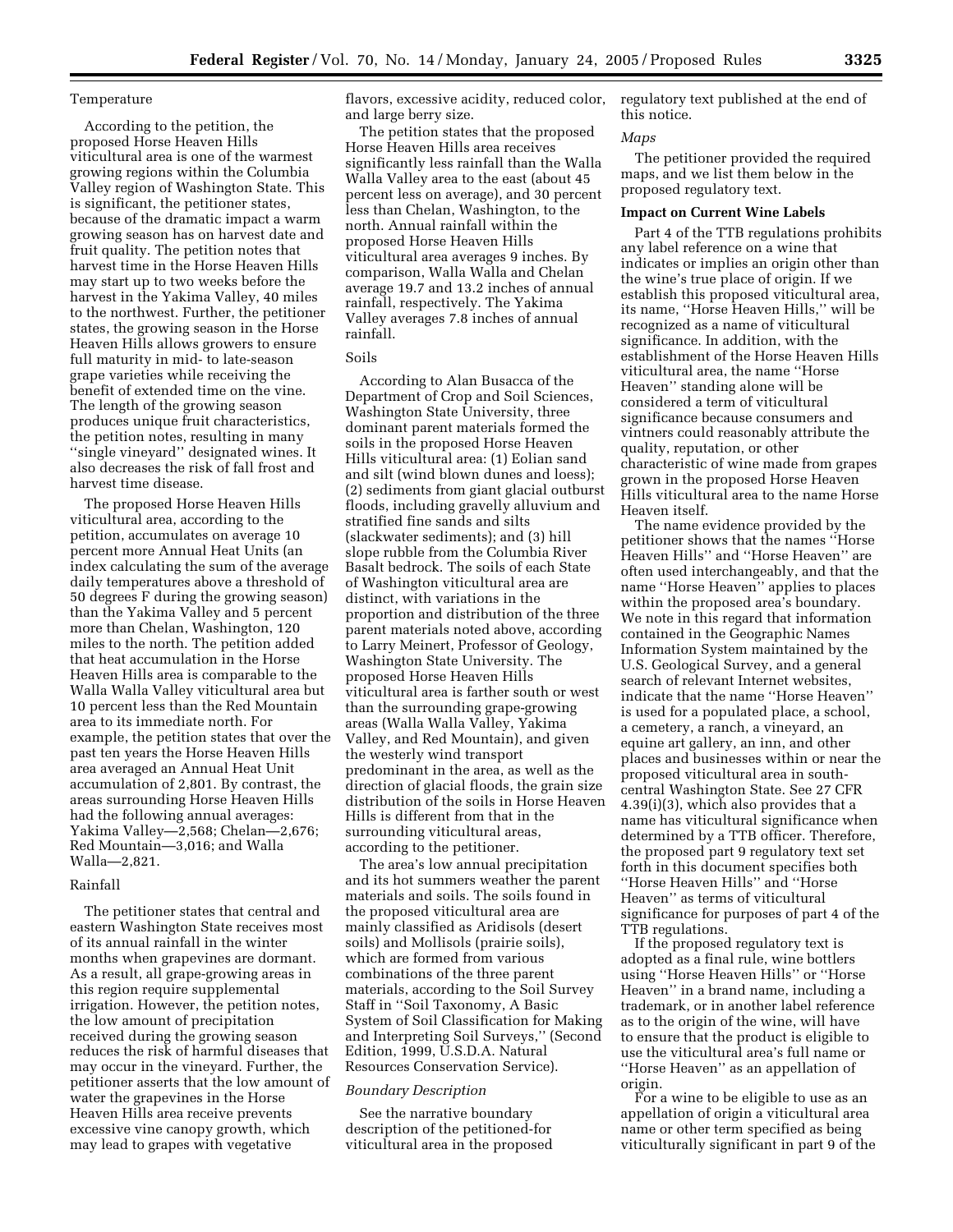TTB regulations, at least 85 percent of the grapes used to make the wine must have been grown within the area represented by that name or other term, and the wine must meet the other conditions listed in 27 CFR 4.25(e)(3). If the wine is not eligible to use as an appellation of origin a viticultural area name or other viticulturally significant term that appears in the brand name, then the label is not in compliance and the bottler must change the brand name and obtain approval of a new label. Similarly, if the viticultural area name or other viticulturally significant term appears in another reference on the label in a misleading manner, the bottler would have to obtain approval of a new label. Accordingly, if a new label or a previously approved label uses the name ''Horse Heaven Hills'' or ''Horse Heaven'' for a wine that does not meet the 85 percent standard, the new label will not be approved, and the previously approved label will be subject to revocation, upon the effective date of the approval of the Horse Heaven Hills viticultural area.

Different rules apply if a wine has a brand name containing a viticultural area name that was used as a brand name on a label approved before July 7, 1986. See 27 CFR 4.39(i)(2) for details.

## **Public Participation**

#### *Comments Invited*

We invite comments from interested members of the public on whether we should establish the proposed viticultural area. We are also interested in receiving comments on the sufficiency and accuracy of the name, boundary, climactic, and other required information submitted in support of the petition. In addition, we are interested in receiving comments on the proposal to identify ''Horse Heaven'' as a term of viticultural significance. Please provide any available specific information in support of your comments.

Because of the potential impact of the establishment of the proposed Horse Heaven Hills viticultural area on brand labels that include the words ''Horse Heaven Hills'' or the words ''Horse Heaven'' as discussed above under ''Impact on Current Wine Labels,'' we are particularly interested in comments regarding whether there will be a conflict between the proposed area name and currently used brand names. If a commenter believes that a conflict will arise, the comment should describe the nature of that conflict, including any anticipated negative economic impact that approval of the proposed viticultural area will have on an existing viticultural enterprise. We are also

interested in receiving suggestions for ways to avoid conflicts, for example by adopting a modified or different name for the viticultural area.

#### *Submitting Comments*

Please submit your comments by the closing date shown above in this notice. Your comments must include this notice number and your name and mailing address. Your comments must be legible and written in language acceptable for public disclosure. We do not acknowledge receipt of comments, and we consider all comments as originals. You may submit comments in any of five ways.

• *By mail:* You may send written comments to TTB at the address listed in the **ADDRESSES** section.

• *By facsimile:* You may submit comments by facsimile transmission to (202) 927–8525. Faxed comments must—

(1) Be on  $8\frac{1}{2}$  by 11-inch paper, (2) Contain a legible, written signature; and

(3) Be five or less pages long. This limitation assures electronic access to our equipment. We will not accept faxed comments that exceed five pages.

• *By e-mail:* You may e-mail comments to *nprm@ttb.gov*. Comments transmitted by electronic-mail must—

(1) Contain e-mail address;

(2) Reference this notice number on the subject line; and

(3) Be legible when printed on  $8\frac{1}{2}x$ 11-inch size paper.

• *By Online Form:* We provide a comment form with the online copy of this notice on our Web site at *http:// www.ttb.gov/alcohol/rules/index.htm*. Select ''Send comments via e-mail'' under this notice number.

• Federal e-Rulemaking Portal: To submit comments to us via the Federal e-rulemaking portal, visit *http:// www.regulations.gov* and follow the instructions for submitting comments.

You may also write to the Administrator before the comment closing date to ask for a public hearing. The Administrator reserves the right to determine, in light of all circumstances, whether to hold a public hearing.

## *Confidentiality*

All comments and other submitted materials are part of the public record and subject to disclosure. Do not enclose any material in your comments that you consider confidential or inappropriate for disclosure.

### *Public Disclosure*

You may view copies of this notice, the petition, the appropriate maps, and any comments we receive on this

proposal by appointment at the TTB Library at 1310 G Street, NW., Washington, DC 20220. You may also obtain copies at 20 cents per 8.5- x 11 inch page. Contact our librarian at the above address or telephone (202) 927– 2400 to schedule an appointment or to request copies of comments.

For your convenience, we will post this notice and any comments we receive on the TTB Web site. We may omit voluminous attachments or material that we consider unsuitable for posting. In all cases, the full comment will be available in the TTB Library. To access the online copy of this notice, visit *http://www.ttb.gov/alcohol/rules/ index.htm*. Select the ''View Comments'' link under this notice number to view the posted comments.

## **Regulatory Flexibility Act**

We certify that this proposed regulation, if adopted, would not have a significant economic impact on a substantial number of small entities. The proposed regulation imposes no new reporting, recordkeeping, or other administrative requirement. Any benefit derived from the use of a viticultural area name would be the result of a proprietor's efforts and consumer acceptance of wines from that area. Therefore, no regulatory flexibility analysis is required.

### **Executive Order 12866**

This proposed rule is not a significant regulatory action as defined by Executive Order 12866 (58 FR 51735). Therefore, it requires no regulatory assessment.

## **Drafting Information**

The principal author of this document is N.A. Sutton, Regulations and Procedures Division, Alcohol and Tobacco Tax and Trade Bureau.

# **List of Subjects in 27 CFR Part 9**  Wine.

### **Proposed Regulatory Amendment**

For the reasons discussed in the preamble, we propose to amend title 27, chapter 1, part 9, Code of Federal Regulations, as follows:

# **PART 9—AMERICAN VITICULTURAL AREAS**

1. The authority citation for part 9 continues to read as follows:

**Authority:** 27 U.S.C. 205.

## **Subpart C—American Viticultural Areas**

2. Subpart C is amended by adding § 9. to read as follows: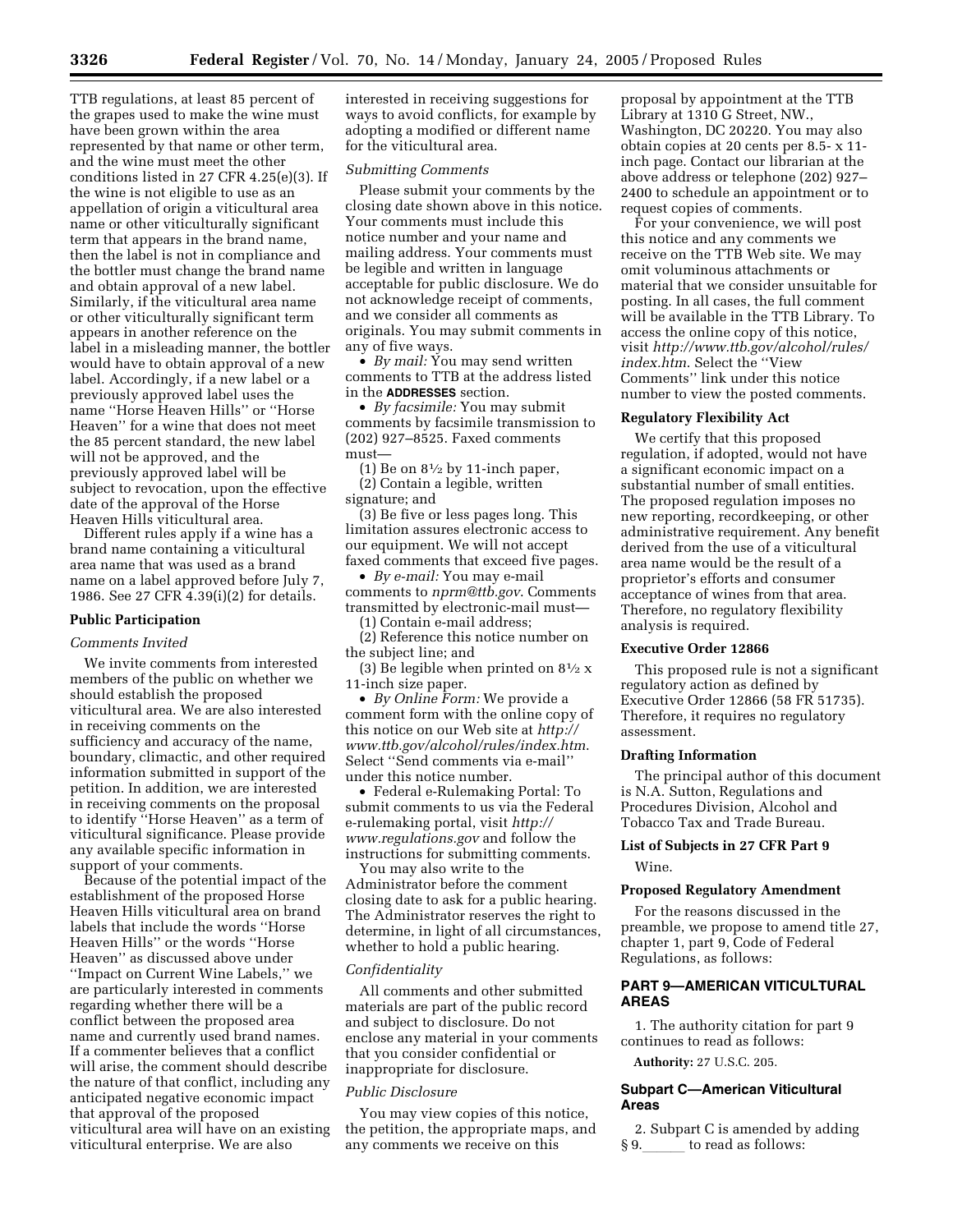### **§ 9.**lll **Horse Heaven Hills.**

(a) *Name.* The name of the viticultural area described in this section is ''Horse Heaven Hills''. For purposes of part 4 of this chapter, ''Horse Heaven Hills'' and ''Horse Heaven'' are terms of viticultural significance.

(b) *Approved Maps.* The appropriate maps for determining the boundaries of the Horse Heaven Hills viticultural area are 28 United States Geological Survey (USGS) 1:24,000 scale topographic maps. They are titled:

(1) Umatilla Quadrangle, Oregon— Washington, 1993;

- (2) Irrigon Quadrangle, Oregon— Washington, 1993;
- (3) Paterson Quadrangle,
- Washington—Oregon, 1993;
- (4) West of Paterson Quadrangle, Washington—Oregon, 1993;
- (5) Boardman Quadrangle, Oregon— Washington, 1993;
- (6) Crow Butte Quadrangle,
- Washington—Oregon, 1993; (7) Golgotha Butte Quadrangle,
- Washington—Oregon, 1993; (8) Heppner Junction Quadrangle,
- Oregon—Washington, 1962, photo revised, 1970;
- (9) Wood Gulch Quadrangle,
- Washington—Oregon, 1962, photo
- revised 1970, photo inspected 1975; (10) Crider Valley Quadrangle,
- Washington, 1962;
- (11) Douty Canyon Quadrangle, Washington, 1962;

(12) Tule Prong Quadrangle,

- Washington, 1965;
- (13) Prosser SW Quadrangle, Washington, 1965, photo inspected
- 1975;
- (14) Mabton West Quadrangle, Washington, 1965;
- (15) Mabton East Quadrangle, Washington, 1965;
- (16) Prosser Quadrangle, Washington, 1965;
- (17) Whitstran Quadrangle,
- Washington, 1965;
- (18) Whitstran NE Quadrangle, Washington, 1965;
- (19) Corral Canyon Quadrangle, Washington, 1977;
- (20) Webber Canyon Quadrangle, Washington, 1965;
- (21) Badger Mountain Quadrangle,
- Washington, 1965, photo revised 1978; (22) Taylor Canyon Quadrangle,
- Washington, 1965;

(23) Johnson Butte Quadrangle, 1964, photo revised 1978;

- (24) Nine Canyon Quadrangle, 1964;
- (25) Wallula Quadrangle, 1992;
- (26) Juniper Canyon Quadrangle,
- 1966, photo revised 1978;
	- (27) Juniper Quadrangle, 1993; and
	- (28) Hat Rock Quadrangle, 1993.
- (c) *Boundary.* The Horse Heaven Hills viticultural area is located in portions of

Benton, Klickitat, and Yakima Counties, Washington. The boundary of the Horse Heaven Hills viticultural area is described below:

(1) Beginning on the Umatilla map at the intersection of Interstate Highway 82 and the north bank of the Columbia River in Benton County, Washington, proceed generally west (downstream) along the river's north bank, through the Irrigon, Paterson, West of Paterson, Boardman, Crow Butte, and Golgotha Butte maps, to the mouth of Pine Creek in section 32, T4N/R22E, on the Heppner Junction map in Klickitat County;

(2) Follow Pine Creek northwesterly (upstream) for approximately 7.0 miles to the junction of Pine Creek and the western boundary of section 16, T4N/ R21E, on the Wood Gulch map, and continue northerly along the section boundary to its intersection with East Road, and then continue northerly to the road's intersection with the 1,700 foot contour line, very near the southwestern corner of section 9, T4N, R21E;

(3) From the intersection of East Road and the 1,700-foot contour line, proceed northeasterly along the meandering 1,700-foot contour line through, and crossing between, the Crider Valley and Douty Canyon maps (crossing Alder Creek, Stegeman Canyon, Spring Canyon, Sand Ridge, and Willow Creek) to the point where the 1,700-foot contour line intersects Sand Ridge Road in section 4, T5N, R22E, on the Douty Canyon map;

(4) From that point, proceed northnortheasterly along the meandering 1,700-foot contour line, and, passing onto the Tule Prong map, cross Tule Canyon and Tule Prong, return briefly to the Douty Canyon map, then continue northeasterly along the meandering 1,700-foot contour line onto the Tule Prong map, crossing Dead Canyon, pass onto the Prosser SW map, and continue to the contour line's intersection with Alderdale Road in section 31, T7N/ R23E, northeast of Coyote Canyon, on the Prosser SW map in Yakima County;

(5) Follow Alderdale Road northwest, returning to the Tule Prong map, and continue northwest and then northerly along Alderdale Road to its intersection with Wandling Road in section 2, T7N/  $R22F$ 

(6) From that intersection, proceed northeasterly in a straight line to the 2,011-foot peak near the northwest corner of section 1, T7N/R22E, on the Mabton West map, and continue northeasterly in a straight line to the 1,989-foot peak in the southeast corner of section 36, T8N/R22E, on the Mabton East map;

(7) From that peak, proceed easterly in a straight line through the 1,860-foot benchmark along side Township Road in section 31, T8N/R23E, to the 2,009 foot peak in section 32; continue northerly in a straight line to the 2,011 foot peak in the same section, then proceed easterly to the 1,850 foot peak in the northwest quadrant of section 33, T8N/R23E, then east-northeasterly to the 1,964-foot peak beside the western boundary of section 27, then eastnortheasterly through the 2,031-foot peak in the northwest corner of section 26 to the 2,064-foot peak also in section  $26:$ 

(8) From that peak, proceed eastsoutheast to the 2,093 foot peak in the northeastern quadrant of section 25, T8N/R23E on the Prosser map, then continue northeasterly in a straight line to the 2,193-foot peak of Horse Hill in the northeast corner of section 25, T8N/ R23E; continue northeasterly in a straight line, crossing into Benton County, to the 2,107-foot peak in section 19, T8N/R24E, then easterly to the 2,081-foot peak in section 21, then eastnortheasterly through the 1,813-foot peak near the northwest corner of section 13 to the 1,861-foot peak marked with radio towers near the southern boundary of section 12;

(9) From that peak, proceed northeasterly in a straight line to an unmarked 1,410-foot summit in the northeast corner of section 7, T8N/R25E, on the Whitstran map; continue eastsoutheasterly to the 1,637-foot peak in the center of section 8 and then northnortheasterly to the intersection of State Route 221 and Carter Road near the southeast corner of section 5;

(10) Follow Carter Road northerly to the point where it becomes an unimproved road and continue northerly then easterly along the unimproved road to the 1,854-foot peak of Gibbon Hill in the northeast corner of the section 4, T8N/R25E;

(11) From that peak, proceed eastnortheasterly in a straight line through the 1,745-foot peak in section 35, T9N/ R25E, to the 1,976-foot peak in section 36; continue east-northeasterly in a straight line onto the Whitstran NE map through the 1,808-foot peak in section 30, T9N/R25E, to the 1,818-foot peak in the same section.

(12) From that peak, proceed due north in a straight line to the jeep trail above the 1,750-foot contour line near the northeast corner of section 30, T9N/ R26E;

(13) Follow the jeep trail eastnortheasterly to the 2,046-foot peak of Chandler Butte in section 21, T9N/ R26E; continue east-northeasterly and then southeasterly along the jeep trail